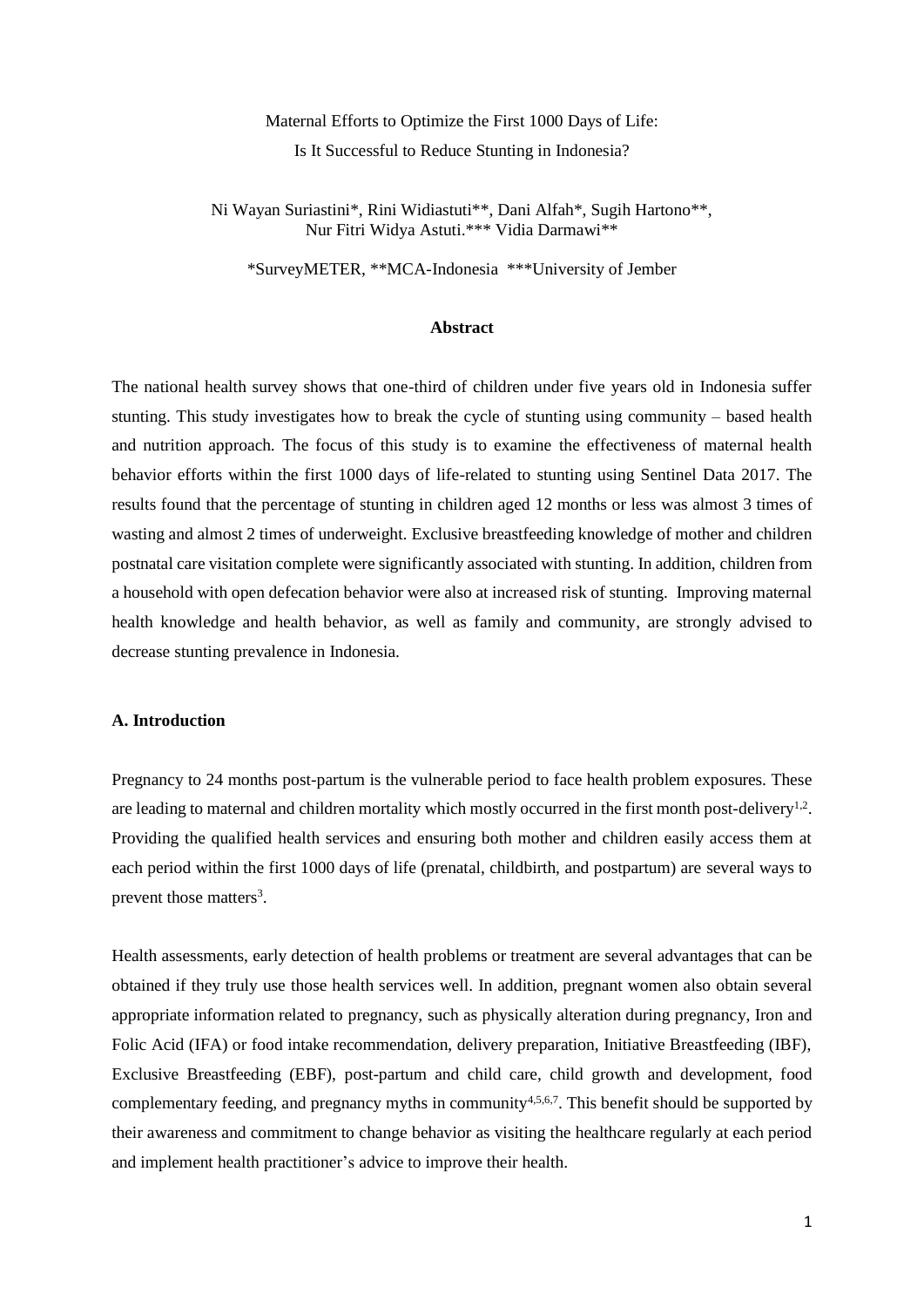Stunting is one of the progression effects of adverse pregnancy outcomes that might be determined by unhealthy behaviors during pregnancy and it can be inherited intergenerationally<sup>8,9,10,11,12,13</sup>. Based on a study conducted in 2013 more than one of three children (37.2%) suffer it. Moreover, half of the provinces have a high prevalence, mostly located in Eastern Indonesia (19 of 34). In contrast, 83.5% of pregnant women in Indonesia have visited healthcare to do Antenatal Care (ANC)<sup>14</sup>. Stunting develops within the first 1000 days of life and it is more likely being irreversible in less than 5 years of age<sup>15,16</sup>. Although the stunting children still have a chance to catch up growth become fully recovered, improving maternal health at the beginning of pregnancy should be the main concern<sup>17,18</sup>. Thus, breaking the cycle of stunting by improving health behavior of pregnant women is one of the ways. Additionally, it should be overcome by multisector supporting through a sensitive and specific approach. The Government of Indonesia sets a target decreasing 40% of stunting in 2025 <sup>19</sup> .

This study aims to assess and observe pregnant women's efforts during pregnancy, delivery, and postpartum period related to children nutritional status. This study focuses on IFA consumption during pregnancy, ANC visitation, mother's knowledge related to ANC, EBF, IBF, and complementary feeding. Additionally, education class attendance, IBF and EBF practices, health facility utilization, open defecation, and hand soap washing behaviors in the family. These variables are controlled by both mother and children characteristics, such as mother's stature, pregnancy at risk, children age, and gender.

# **B. Methods**

#### **1. Data source**

This cohort study was using the data of Sentinel study conducted by SurveyMETER and MCA-Indonesia. The Sentinel study was a population-based cohort study focused on maternal health and behavior during pregnancy of productive age women and children's health under 2 years old. The household environment was observed as well. The study was carried out from April 2017 –March 2018 and conducted into four waves. The study respondents were pregnant women and child under 2 years at each wave and followed until the end of the study. The datasets contained 4283 pregnant women and 10699 of children who lived in 100 villages within 11 Province in Indonesia (East Java, West Java, West Borneo, Central Borneo, South Sumatra, Maluku, Gorontalo, East Nusa Tenggara, West Nusa Tenggara, North Sulawesi, and West Sulawesi). All information obtained from the participants were recorded in Computer Assisted Personal Interviewing (CAPI) program.

The study focused on maternal efforts during pregnancy related to the nutritional health of the children after birth. The inclusion analysis is the pregnant women who enrolled at the first wave that delivered their child within the study period and completed the study until the last wave. The mother's health efforts that observed were Iron and Folic Acid (IFA) consumption during pregnancy, Antenatal Care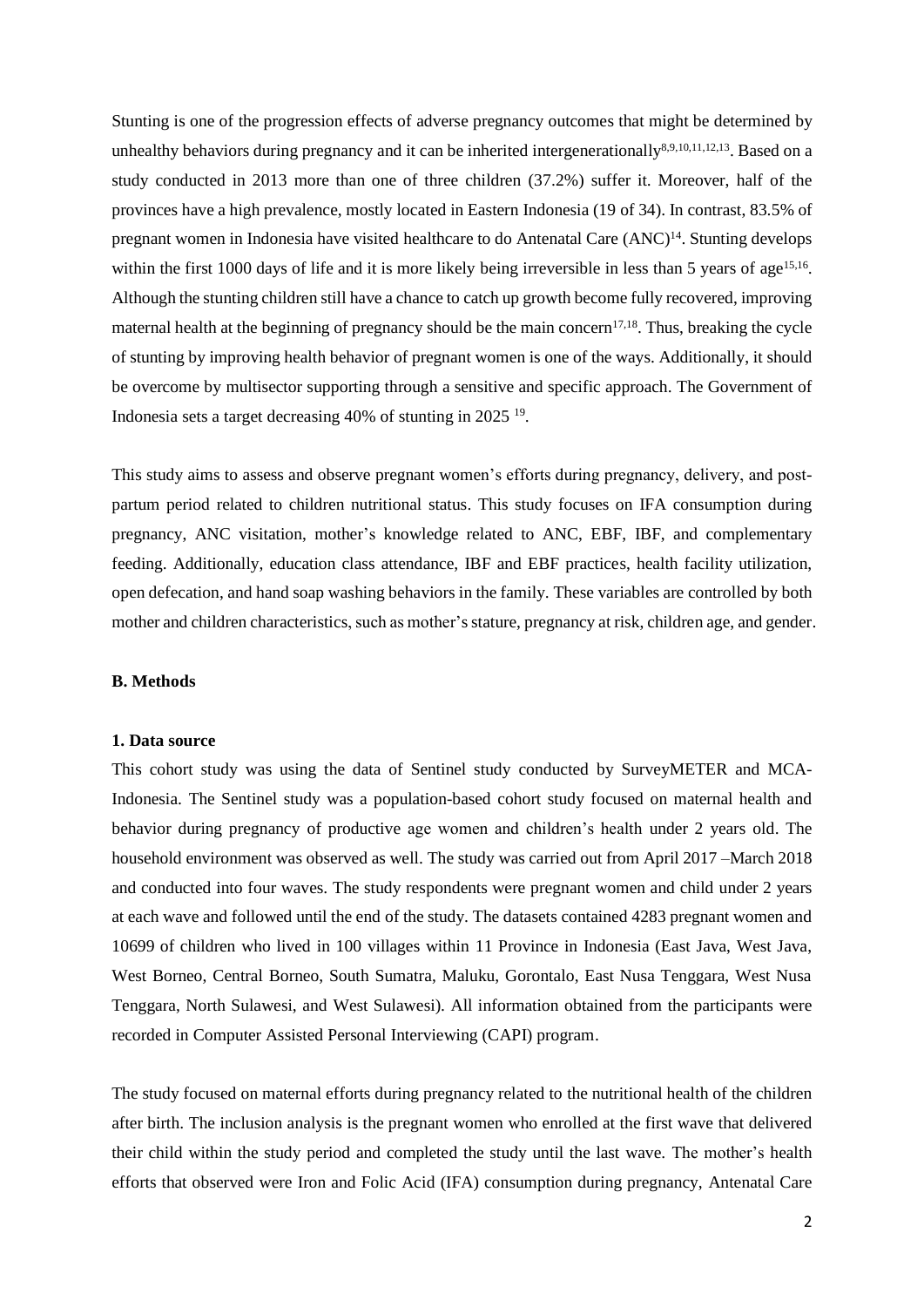(ANC) and Postnatal Care (PNC) complete visitation, and health knowledge related to ANC, PNC, EBF, IBF, and complementary feeding. In addition, pregnancy and toddler class (*kelas ibu hamil dan kelas balita*) attendance, giving birth at a health facility; IBF and EBF practices, Open Defecation (OD) and hand soap washing behavior in the family were observed as well. The outcome variable was children nutritional status that assessed at the end of the study. The maternal characteristics (age, height, the risk of pregnancy age, occupation, MUAC, education), children characteristic (age and sex), and region of residence were used as controlled variables.

## **2. Anthropometric measurement**

Anthropometric assessment for pregnant women, including height, body weight, and Middle Upper Arm Circumference (MUAC) were measured at the beginning of enrollment. Whereas for children length or height and body weight, were measured at the end of the study. Body weight measurement was taken by a SECA scale 876 series, digital weighing scale to the nearest 0.1 kg. Height and length measurement was taken using a SECA portable height measure 213 series and SECA 417 series with a precision 0.1 cm, respectively. Med line was used for upper arm circumference measurement with a precision 0.1 cm as well.

# 3. **Nutritional status**

The nutritional status of children was classified as stunting, wasting, and underweight. Stunting was identified as height-for-age Z-score (HAZ) < -2 Standard Deviation (SD) of the WHO Child Growth Standards median. Wasting was identified as weight-for-height Z-score (WHZ) <-2 SD and underweight were identified as weight-for-age Z-score (WAZ) <- 2 SD of the WHO Child Growth Standards median<sup>20</sup>. In this study, stunting and severe stunting were groupings in a categorize as well as underweight and wasted. Children z-score was calculated using WHO macros ado file packages for STATA.

#### **4. Statistical analysis**

The first part of analysis focused on the subject-descriptive characteristics, in general, and by region. Moreover, the association of independent variables and children nutritional status was analyzed descriptively using the chi-square test. The second part focused on regression test using logistic regression to examine possible determinants of children undernutrition related to the pregnant women's health behavior efforts during pregnancy while controlling other factors. The results were presented in robust Standard Error (SE), Adjusted Odds Ratio (AOR), and Confidence Interval (CI) with a 95% level of confidence. AOR >1 interpreted that the variables lead to a higher risk of stunting, underweight, or wasted occurrence. AOR <1 was represented as a protective variable to prevent undernutrition. Data analysis was performed using STATA 13.1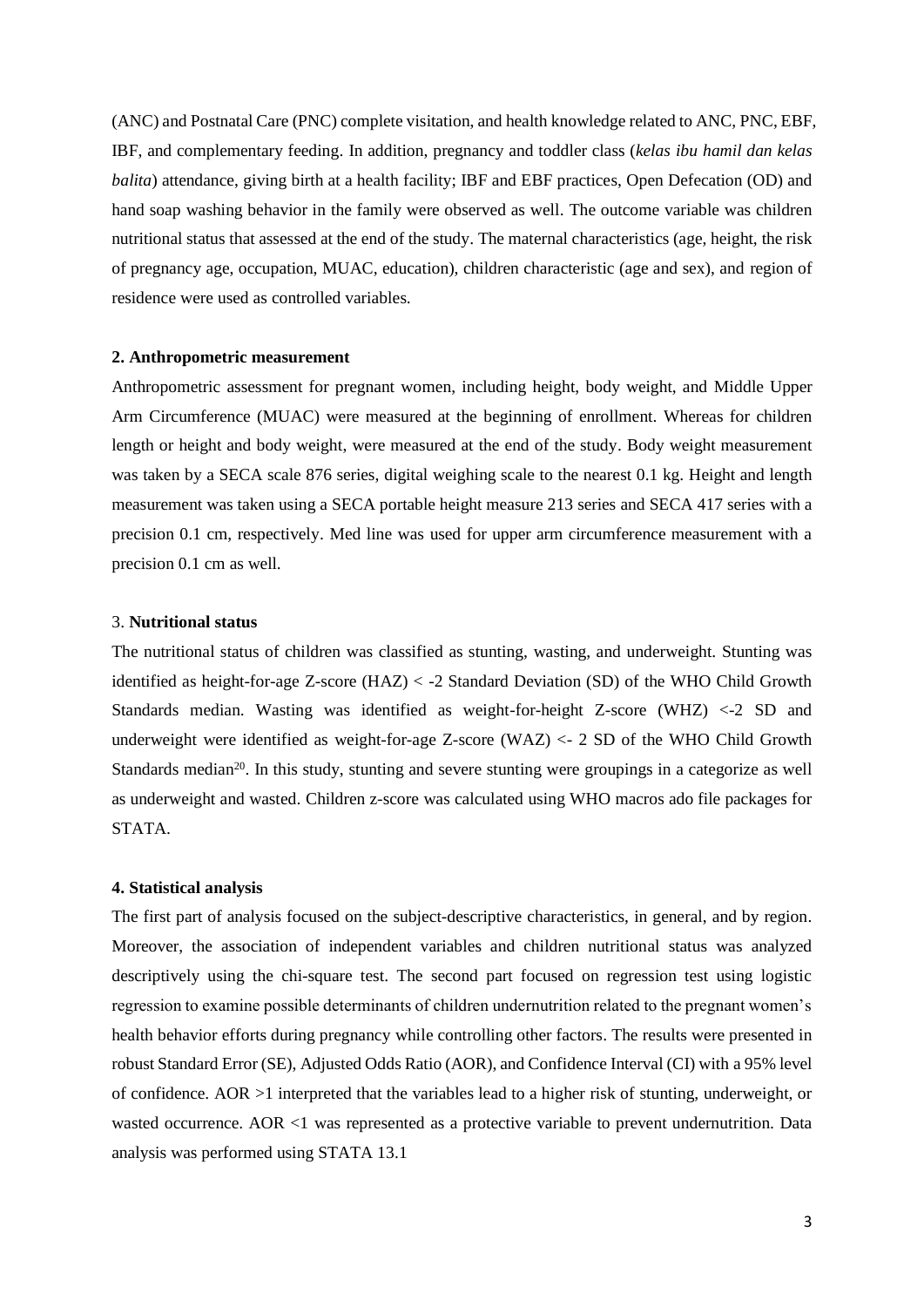

Figure 1. Study Participant's selection steps

# **C. Results**

# **1. Mother Characteristics and Maternal Efforts**

There were 2240 pregnant women enrolled at the beginning, yet only 75 % of them (1797 participants mother and child pairs) were selected as eligible respondents of this study. Most of the mothers are aged  $25 - 34$  years with child age for more than 6 months. The study found that the compliance of IFA consumption according to the recommendations was low (29.27%). The caregiver who had ever attended the toddler class (*kelas balita*) was low as well (4.56%). Additionally, it was only about one-third of mothers (31.79%) who practiced breastfeeding exclusively to their children. Moreover, the finding had shown that almost all households were not using the soap while washing their hands (hand soap washing behavior in family only 1.45%). The detail mother characteristics and maternal efforts are presented in Table 1.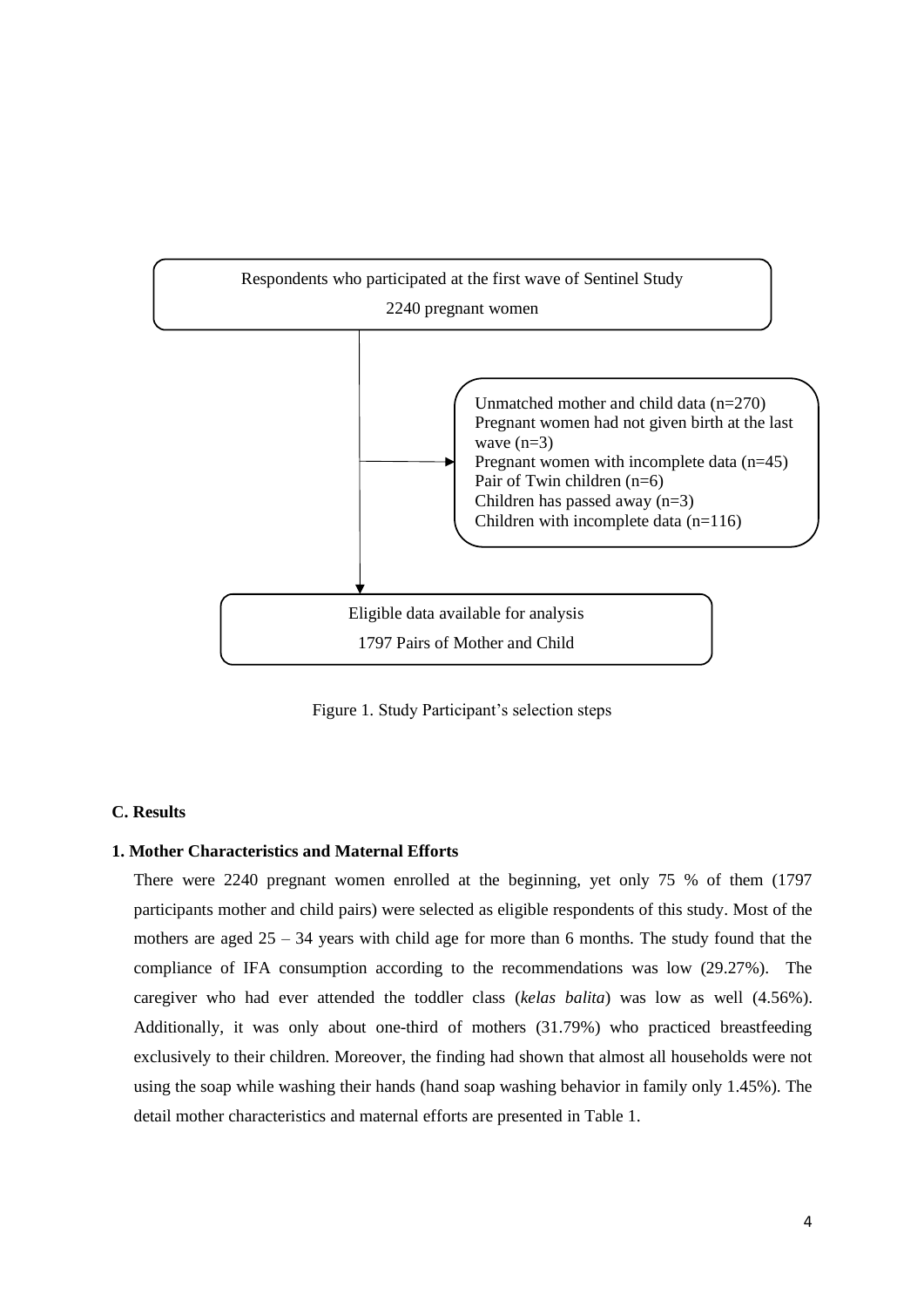|                                                | $\%$  |
|------------------------------------------------|-------|
| Child age                                      |       |
| $< 6$ months                                   | 45.46 |
| $> 6$ months                                   | 54.54 |
| Child sex                                      |       |
| <b>Boys</b>                                    | 51.09 |
| Girls                                          | 48.91 |
| Mother age (years)                             |       |
| $15 - 24$                                      | 30.38 |
| $25 - 34$                                      | 47.52 |
| $>35$                                          | 22.09 |
| Mother pregnancy at risk (age)                 | 24.10 |
| Mother as worker                               | 21.70 |
| Mother education $< 6$ years                   | 36.00 |
| Mother height $<$ 145 cm                       | 9.79  |
| Mother Mid-Upper Arm Circumference <23.5 cm    | 17.70 |
| Iron consumption during pregnancy $\geq 90$    | 29.27 |
| Mother Antenatal Care visitation complete      | 93.77 |
| Ever attended pregnancy class                  | 31.39 |
| Good Antenatal Care knowledge                  | 95.99 |
| Good Initiative Breastfeeding knowledge        | 77.52 |
| Good Exclusive Breastfeeding knowledge         | 54.87 |
| Good Complementary Feeding knowledge           | 75.46 |
| Giving birth in health facilities              | 80.80 |
| <b>Initiative Breastfeeding Practice</b>       | 68.67 |
| <b>Exclusive Breastfeeding Practice</b>        | 31.78 |
| Children with diarrhea history                 | 17.47 |
| Ever Attended toddler class (kelas balita)     | 4.56  |
| Child postnatal care complete visitation       | 68.22 |
| Open defecation behavior in family             | 34.56 |
| Hand soap washing behavior in family           | 1.45  |
| Region                                         |       |
| East Java and West Java                        | 42.13 |
| West Kalimantan, Central Kalimantan, and South | 19.31 |
| Sumatra                                        |       |
| Maluku, Gorontalo, West Nusa Tenggara, East    | 38.56 |
| Nusa Tenggara, North Sulawesi, and West        |       |
| Sulawesi                                       |       |
| Total (N= 1797)                                | 100   |

Table 1. Mother Characteristics and Maternal Efforts

# **2. Regional Gap on Maternal Efforts**

Table 2 presents the characteristics of participants based on their region. The chi-squared test showed that the mother's health behavior efforts were significantly different between the regions. In addition, education class attendance (pregnancy and toddler class), IFA consumptions during pregnancy, EBF practice, and hand soap washing behavior in family showed low proportion in all regions.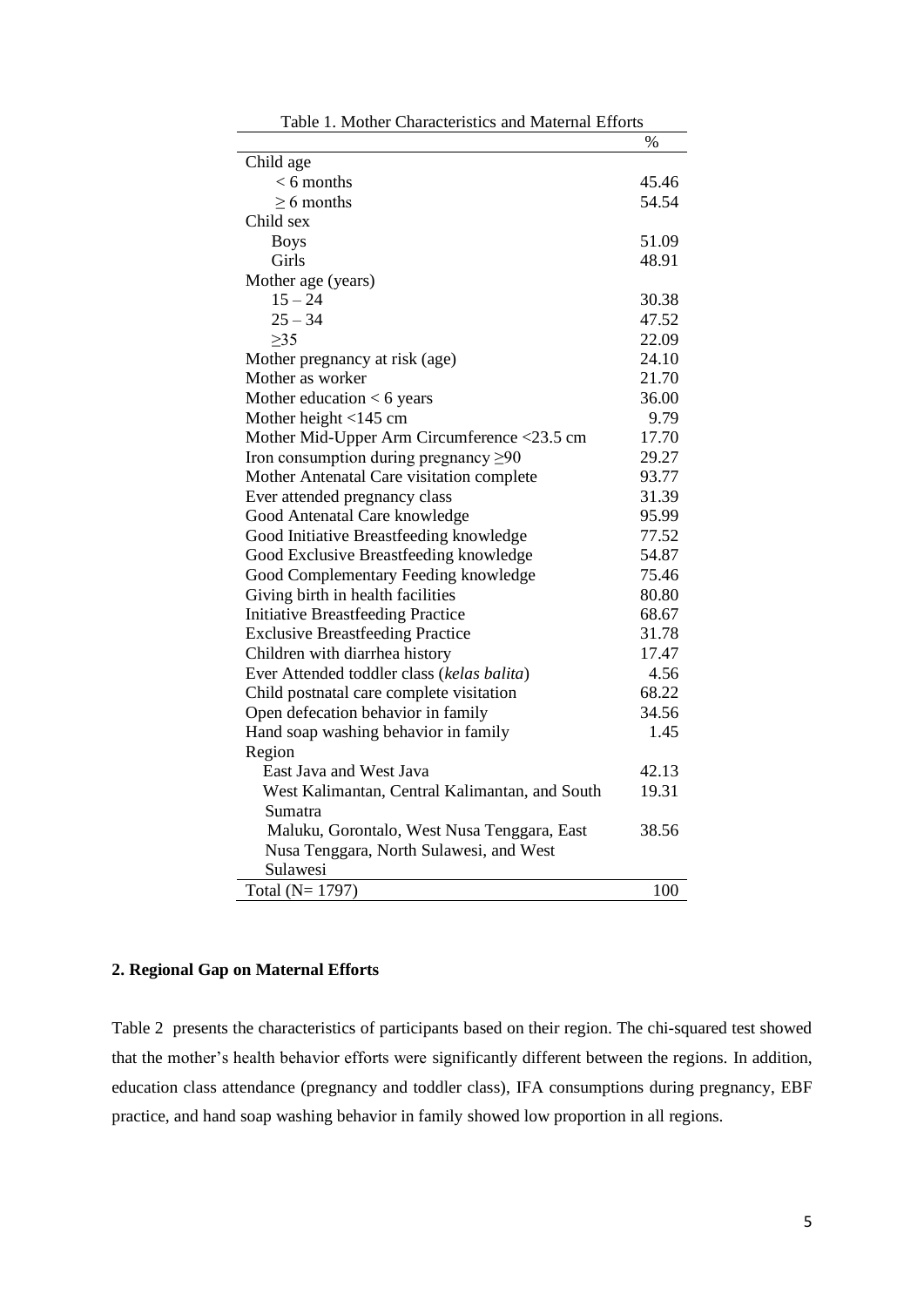|                                     |           | Total       |                 |            |
|-------------------------------------|-----------|-------------|-----------------|------------|
|                                     | East Java | West        | Maluku,         | $(N=1797)$ |
|                                     | and West  | Kalimantan, | Gorontalo, West |            |
|                                     | Java      | Central     | Nusa Tenggara,  |            |
|                                     |           | Kalimantan, | East Nusa       |            |
|                                     |           | and South   | Tenggara, North |            |
|                                     |           | Sumatra     | Sulawesi, and   |            |
|                                     |           |             | West Sulawesi   |            |
|                                     | $\%$      | $\%$        | $\%$            | $\%$       |
| Mother height $<$ 145 cm            | 9.25      | 10.95       | 9.81            | 9.79       |
| Mother Mid-Upper Arm                | 16.78     | 12.10       | 21.50           | 17.70      |
| Circumference $\langle 23.5^*$      |           |             |                 |            |
| IFA consumption during              | 29.72     | 13.83       | 36.51           | 29.27      |
| pregnancy $\geq 90*$                |           |             |                 |            |
| ANC complete visitation*            | 96.30     | 87.03       | 94.37           | 93.77      |
| Ever attended pregnancy class*      | 34.21     | 43.80       | 22.08           | 31.39      |
| Good antenatal care knowledge*      | 98.41     | 91.93       | 95.38           | 95.99      |
| Good initiative breastfeeding       | 77.28     | 71.47       | 80.81           | 77.52      |
| knowledge*                          |           |             |                 |            |
| Good exclusive breastfeeding        | 49.67     | 47.26       | 64.36           | 54.87      |
| knowledge*                          |           |             |                 |            |
| Good complementary feeding          | 75.83     | 65.71       | 79.94           | 75.46      |
| knowledge*                          |           |             |                 |            |
| Giving birth in health facility*    | 90.22     | 50.14       | 85.86           | 80.80      |
| Initiative breasfeeding practice*   | 64.99     | 63.40       | 75.47           | 68.73      |
| Exclusive breastfeeding practice*   | 26.16     | 18.44       | 44.59           | 31.78      |
| Child with diarrhea history         | 17.04     | 17.58       | 17.89           | 17.47      |
| Ever attended toddler class *       | 3.83      | 8.36        | 3.46            | 4.56       |
| Postnatal care complete visitation* | 87.32     | 53.60       | 54.69           | 68.22      |
| Open defecation behavior in         | 23.78     | 49.57       | 38.82           | 34.56      |
| family*                             |           |             |                 |            |
| Hand soap washing behavior in       | 2.25      | 0.29        | 1.15            | 1.45       |
| family*                             |           |             |                 |            |

Table 2. Respondent characteristics based on regional place of residence

\*significant at <0.05

# **3. Children Nutritional Status**

The percentage of stunting was 15.64%, almost two times almost 3 times of wasting and almost 2 times of underweight. The stunting was higher in boys than girls, but it was no significant difference. Additionally, the undernutrition prevalence was higher in the children who have a mother with poor nutritional status history at pregnancy. Moreover, the Eastern Indonesian region had the highest percentage of stunting, wasting, and underweight among other regions in Indonesia. Mother education, mother stature, and regional residences showed significant differences related to stunting (Table 3).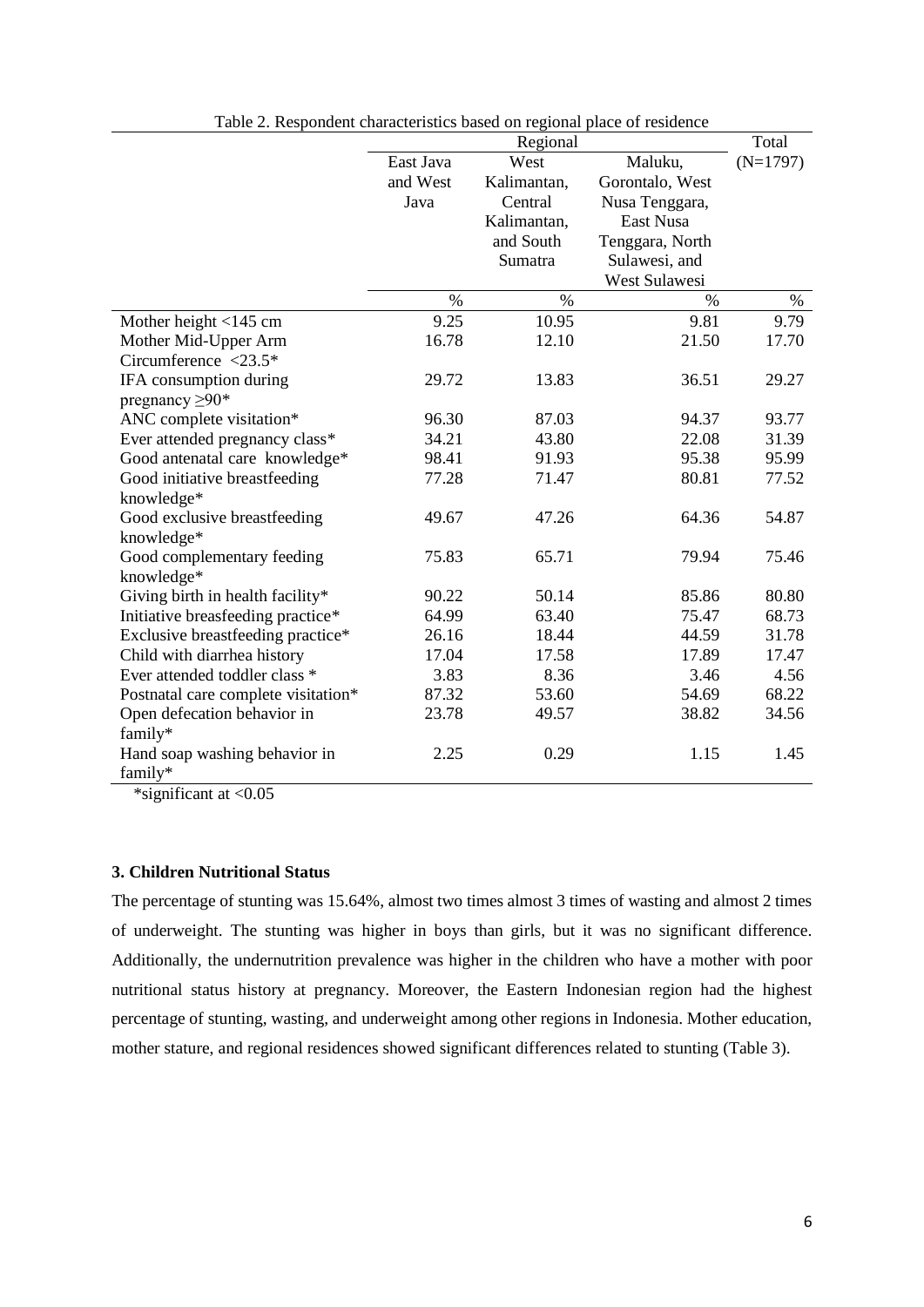|                                                      | Nutritional Status (%) | $\mathbf N$ |        |      |
|------------------------------------------------------|------------------------|-------------|--------|------|
|                                                      | Stunted                | Underweight | Wasted |      |
| All                                                  | 15.64                  | 9.07        | 6.07   | 1797 |
| Child age (months)                                   |                        |             |        |      |
| < 6                                                  | 13.83                  | 6.73        | 5.63   | 817  |
| $\geq 6$                                             | 17.14                  | 11.02       | 6.43   | 980  |
| Child genderb,c                                      |                        |             |        |      |
| <b>Boys</b>                                          | 16.56                  | 10.78       | 7.30   | 918  |
| Girls                                                | 14.68                  | 7.28        | 4.78   | 879  |
| Mother age (years)                                   |                        |             |        |      |
| $15 - 24$                                            | 17.58                  | 8.61        | 4.03   | 546  |
| $25 - 34$                                            | 14.29                  | 9.13        | 7.03   | 854  |
| $\geq$ 35                                            | 15.87                  | 9.57        | 6.80   | 397  |
| Mother pregnancy at risk                             |                        |             |        |      |
| Yes                                                  | 18.01                  | 11.09       | 6.70   | 433  |
| N <sub>o</sub>                                       | 14.88                  | 8.43        | 5.87   | 1364 |
| Mother as worker                                     |                        |             |        |      |
| Yes                                                  | 13.59                  | 9.49        | 7.44   | 390  |
| N <sub>o</sub>                                       | 16.20                  | 8.96        | 5.69   | 1407 |
| Mother education (years) $a, c$                      |                        |             |        |      |
| > 6                                                  | 14.35                  | 8.35        | 5.22   | 1150 |
| $\leq 6$                                             | 17.93                  | 10.36       | 7.57   | 647  |
| Mother height $(cm)$ <sup>a,b</sup>                  |                        |             |        |      |
| $\geq$ 145                                           | 14.44                  | 8.39        | 6.05   | 1621 |
| < 145                                                | 26.70                  | 15.34       | 6.25   | 176  |
| Mother Mid-Upper Arm Circumference (cm) <sup>b</sup> |                        |             |        |      |
| $\geq$ 23.5                                          | 14.94                  | 7.98        | 5.81   | 1479 |
| < 23.5                                               | 18.87                  | 14.15       | 7.23   | 318  |
| Region <sup>a,b</sup>                                |                        |             |        |      |
| East java, West Java                                 | 10.44                  | 6.08        | 5.02   | 757  |
| West Kalimantan, Central Kalimantan and              | 14.99                  | 10.09       | 5.48   | 347  |
| South Sumatra                                        |                        |             |        |      |
| Maluku, Gorontalo, West Nusa Tenggara,               | 21.65                  | 11.83       | 7.50   | 693  |
| East Nusa Tenggara, North Sulawesi, West             |                        |             |        |      |
| Sulawesi                                             |                        |             |        |      |
| Total                                                | 281                    | 163         | 109    |      |

Table 3. Children nutritional status based on their characteristics

Significant at <0.05 for (stunted)<sup>a</sup>, (underweight)<sup>b</sup>, and (wasted)<sup>c</sup>

# **4. Children Nutritional Status and Maternal Efforts**

The stunting percentage was higher in mothers who had poor health behaviors during 1000 days of life, such as pre-and post-partum health care, health knowledge, and hygiene and sanitation (Table 4). However, several good efforts were demonstrated a higher percentage of stunting, such as IFA consumption ≥90 tablets during pregnancy, giving birth at health facilities, doing IBF and EBF practice, and also children who had no diarrhea history (Table 4).

Based on logistic regression test, the mothers who had good EBF knowledge (AOR: 0.74;95%CI: 0.56 – 0.99) and completed post-natal care attendance (AOR: 0.72; 95%CI: 0.54 – 0.96) were significantly 25 percent average less likely to have children with stunting, respectively. Moreover, open defecation behavior in the family was almost 2 times (AOR: 1.61; CI95%:1.21 – 2.14) more likely to increase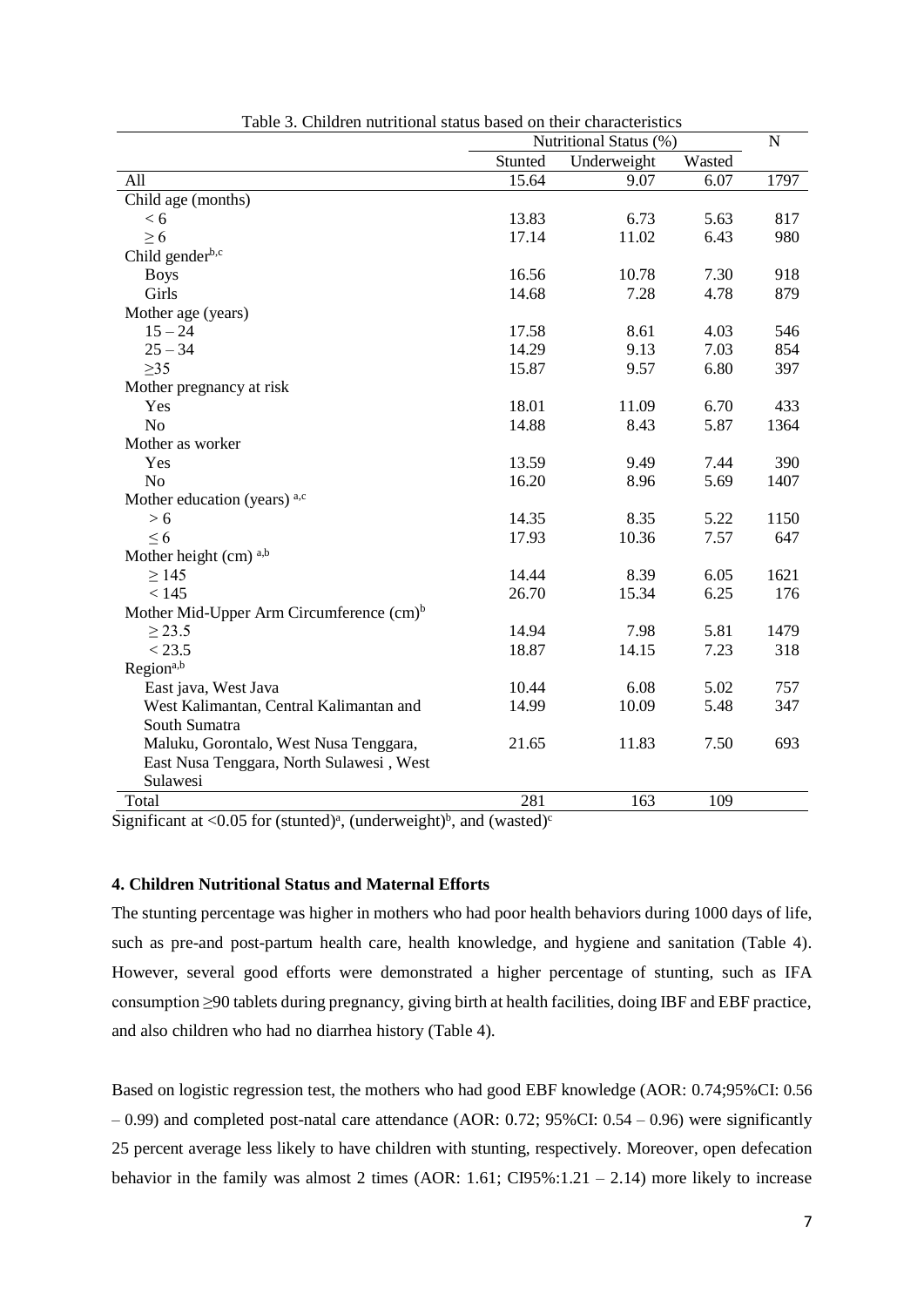stunting in the children less than 12 months, significantly (Table 5). Almost half of stunting children had family practiced open defecation.

|                                                    |         | Nutritional Status (%) |        |      |  |
|----------------------------------------------------|---------|------------------------|--------|------|--|
|                                                    | Stunted | Underweight            | Wasted |      |  |
| Pregnancy period                                   |         |                        |        |      |  |
| Iron consumption during pregnancy                  |         |                        |        |      |  |
| $\geq 90$                                          | 16.35   | 8.75                   | 6.46   | 526  |  |
| < 90                                               | 15.34   | 9.21                   | 5.90   | 1271 |  |
| Antenatal care visitation complete                 |         |                        |        |      |  |
| Yes                                                | 15.19   | 8.84                   | 6.17   | 1685 |  |
| N <sub>o</sub>                                     | 22.32   | 12.50                  | 4.46   | 112  |  |
| Ever attended pregnancy class                      |         |                        |        |      |  |
| Yes                                                | 14.01   | 7.80                   | 6.74   | 564  |  |
| N <sub>o</sub>                                     | 16.38   | 9.65                   | 5.76   | 1233 |  |
| Antenatal care knowledge                           |         |                        |        |      |  |
| Good                                               | 15.25   | 8.93                   | 6.03   | 1725 |  |
| Poor                                               | 25.00   | 12.50                  | 6.94   | 72   |  |
| Initiative breastfeeding knowledge                 |         |                        |        |      |  |
| Good                                               | 15.43   | 9.55                   | 5.96   | 1393 |  |
| Poor                                               | 16.34   | 7.43                   | 6.44   | 404  |  |
| Exclusive breastfeeding knowledge <sup>a</sup>     |         |                        |        |      |  |
| Good                                               | 14.10   | 9.63                   | 5.88   | 986  |  |
| Poor                                               | 17.51   | 8.38                   | 6.29   | 811  |  |
| Complementary feeding knowledge <sup>a</sup>       |         |                        |        |      |  |
| Good                                               | 14.45   | 9.07                   | 6.19   | 1356 |  |
| Poor                                               | 19.27   | 9.07                   | 5.67   | 441  |  |
| Open defecation behavior in family <sup>a</sup>    |         |                        |        |      |  |
| Yes                                                | 20.77   | 10.31                  | 5.80   | 621  |  |
| N <sub>o</sub>                                     | 12.93   | 8.42                   | 6.21   | 1176 |  |
| Hand soap washing behavior in family <sup>c</sup>  |         |                        |        |      |  |
| Yes                                                | 11.54   | 19.23                  | 19.23  | 26   |  |
| No                                                 | 15.70   | 8.92                   | 4.59   | 1771 |  |
|                                                    |         |                        |        |      |  |
| Childbirth period                                  |         |                        |        |      |  |
| Giving birth at a health facility                  |         |                        |        |      |  |
| Yes                                                | 15.63   | 8.82                   | 6.20   | 1452 |  |
| N <sub>o</sub>                                     | 15.65   | 10.14                  | 5.51   | 345  |  |
| Initiative breastfeeding practice                  |         |                        |        |      |  |
| Yes                                                | 15.95   | 8.83                   | 5.83   | 1235 |  |
| N <sub>o</sub>                                     | 14.95   | 9.61                   | 6.58   | 562  |  |
| Postnatal care visitation complete <sup>,a,b</sup> |         |                        |        |      |  |
| <b>Yes</b>                                         | 13.05   | 7.91                   | 5.71   | 1226 |  |
| N <sub>o</sub>                                     | 21.19   | 11.56                  | 6.83   | 571  |  |
| Postnatal period                                   |         |                        |        |      |  |
| Exclusive breastfeeding practice                   |         |                        |        |      |  |
| Yes                                                | 16.40   | 9.81                   | 6.30   | 571  |  |
| N <sub>o</sub>                                     | 15.53   | 8.73                   | 5.95   | 1226 |  |
| Children diarrhea history                          |         |                        |        |      |  |
| Yes                                                | 14.65   | 7.96                   | 7.01   | 314  |  |
| N <sub>o</sub>                                     | 15.85   | 9.31                   | 5.87   | 1483 |  |
| Ever attended toddler class                        |         |                        |        |      |  |
| Yes                                                | 14.63   | 6.10                   | 4.88   | 82   |  |
| No                                                 | 15.69   | 9.21                   | 6.12   | 1715 |  |
| Total                                              | 281     | 163                    | 109    | 1797 |  |

Table 4. The percentage of children nutritional status in terms of maternal efforts

Significant at <0.05 for (stunted)<sup>a</sup>, (underweight)<sup>b</sup>, (wasted)<sup>c</sup>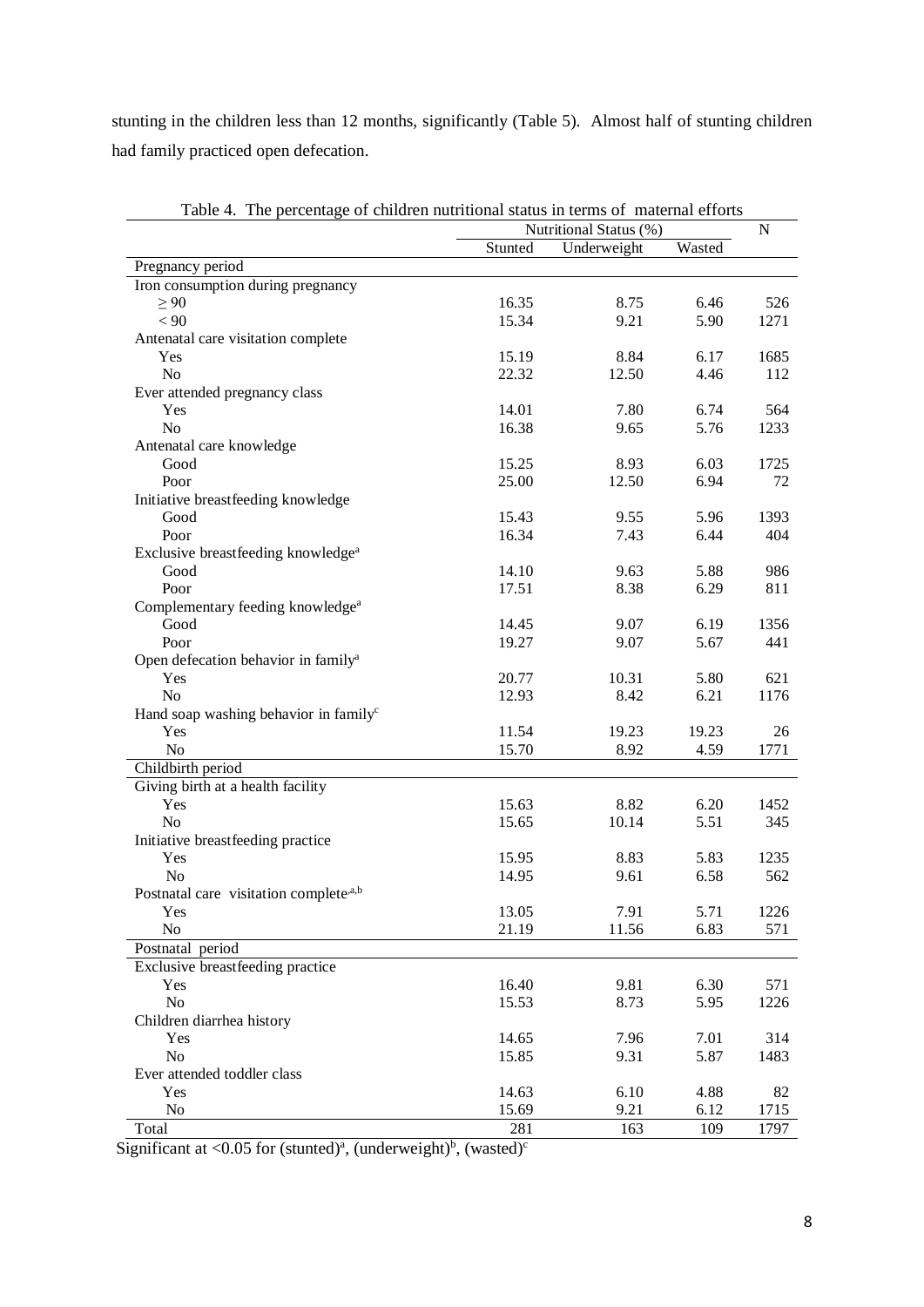Two covariate variables were significantly associated with stunting as following: the children aged more than 6 months had 1.36 times more likely to suffer stunting than aged below 6 months (CI95%:1.04 – 1.78 Additionally, living in Eastern Indonesia Regional was more likely to suffer all undernutrition type than other regionals. (Table 5)

|                                                                                                                                      | Children nutritional status |                                            |                         |                                            |                |                                            |
|--------------------------------------------------------------------------------------------------------------------------------------|-----------------------------|--------------------------------------------|-------------------------|--------------------------------------------|----------------|--------------------------------------------|
|                                                                                                                                      | Stunted<br>Underweight      |                                            | Wasted                  |                                            |                |                                            |
|                                                                                                                                      | S.E                         | <b>AOR</b> (CI95%)                         | $\overline{\text{S.E}}$ | AOR (CI 95%)                               | S.E            | <b>AOR</b> (CI 95%)                        |
| <b>Independent variables</b>                                                                                                         |                             |                                            |                         |                                            |                |                                            |
| Iron consumption during                                                                                                              | 0.163                       | $1.08(0.80 - 1.45)$                        | 0.183                   | $0.97(0.67 - 1.41)$                        | 0.235          | $1.07(0.70 - 1.65)$                        |
| pregnancy $\geq 90$                                                                                                                  |                             |                                            |                         |                                            |                |                                            |
| Antenatal care visitation                                                                                                            | 0.198                       | $0.74(0.43 - 1.25)$                        | 0.292                   | $0.90(0.48 - 1.70)$                        | 0.704          | $1.39(0.52 - 3.75)$                        |
| complete                                                                                                                             |                             |                                            |                         |                                            |                |                                            |
| Ever attended pregnancy class                                                                                                        | 0.154                       | $1.00(0.74 - 1.35)$                        | 0.190                   | $0.99(0.68 - 1.44)$                        | 0.286          | $1.35(0.89 - 2.04)$                        |
| Good antenatal care                                                                                                                  | 0.193                       | $0.69(0.40 - 1.19)$                        | 0.306                   | $0.84(0.41-1.71)$                          | 0.467          | $0.94(0.35 - 2.49)$                        |
| knowledge                                                                                                                            |                             |                                            |                         |                                            |                |                                            |
| Good initiative breastfeeding                                                                                                        | 0.149                       | $0.94(0.69 - 1.28)$                        | 0.286                   | $1.29(0.84 - 1.99)$                        | 0.212          | $0.90(0.56 - 1.42)$                        |
| knowledge                                                                                                                            |                             |                                            |                         |                                            |                |                                            |
| Good exclusive breastfeeding                                                                                                         | 0.110                       | $0.74(0.56-0.99)*$                         | 0.199                   | $1.09(0.76 - 1.56)$                        | 0.189          | $0.87(0.57-1.33)$                          |
| knowledge                                                                                                                            |                             |                                            |                         |                                            |                |                                            |
| Good complementary feeding                                                                                                           | 0.133                       | $0.83(0.60 - 1.13)$                        | 0.211                   | $0.99(0.65 - 1.50)$                        | 0.283          | $1.08(0.65 - 1.81)$                        |
| knowledge                                                                                                                            |                             |                                            |                         |                                            |                |                                            |
| Giving birth at health facility<br><b>Initiative Breastfeeding</b>                                                                   | 0.260<br>0.148              | $1.38(0.96 - 2.00)$<br>$1.01(0.76 - 1.34)$ | 0.239<br>0.150          | $1.02(0.65 - 1.62)$<br>$0.83(0.58 - 1.18)$ | 0.280<br>0.179 | $1.03(0.60 - 1.75)$<br>$0.83(0.55 - 1.27)$ |
| practice                                                                                                                             |                             |                                            |                         |                                            |                |                                            |
| <b>Exclusive Breastfeeding</b>                                                                                                       | 0.153                       | $0.99(0.73 - 1.34)$                        | 0.218                   | $1.15(0.80 - 1.67)$                        | 0.226          | $1.01(0.66 - 1.57)$                        |
| practice                                                                                                                             |                             |                                            |                         |                                            |                |                                            |
| Child with diarrhea history                                                                                                          | 0.160                       | $0.86(0.60 - 1.24)$                        | 0.182                   | $0.77(0.49 - 1.23)$                        | 0.291          | $1.16(0.71 - 1.90)$                        |
| Ever attended toddler class                                                                                                          | 0.281                       | $0.85(0.44 - 1.62)$                        | 0.262                   | $0.55(0.21-1.40)$                          | 0.467          | $0.83(0.28-2.50)$                          |
| Postnatal care complete                                                                                                              | 0.107                       | $0.72(0.54-0.96)$ *                        | 0.151                   | $0.82(0.57 - 1.18)$                        | 0.206          | $0.93(0.60 - 1.43)$                        |
| visitation                                                                                                                           |                             |                                            |                         |                                            |                |                                            |
| Open defecation behavior in                                                                                                          | 0.236                       | 1.61 $(1.21 - 2.14)$ **                    | 0.174                   | $1.01(0.72 - 1.42)$                        | 0.174          | $0.80(0.53 - 1.23)$                        |
| family                                                                                                                               |                             |                                            |                         |                                            |                |                                            |
| Hand soap washing behavior                                                                                                           | 0.511                       | $0.81(0.24-2.79)$                          | 1.306                   | $2.53(0.92 - 6.97)$                        | 2.094          | $4.11(1.51 - 11.16)$ **                    |
| in family                                                                                                                            |                             |                                            |                         |                                            |                |                                            |
| <b>Controlled variables</b>                                                                                                          |                             |                                            |                         |                                            |                |                                            |
| Children age $\geq 6$ months                                                                                                         | 0.188                       | $1.36(1.04-1.78)$ *                        | 0.331                   | $1.81 (1.26 - 2.59)$ **                    | 0.241          | $1.14(0.75-1.72)$                          |
| Children gender (Girls)                                                                                                              | 0.116                       | $0.83(0.63-1.09)$                          | 0.108                   | $0.62(0.44-0.87)$ **                       | 0.127          | $0.60(0.40-0.91)$ *                        |
| Mother education <6 years                                                                                                            | 0.148                       | $1.02(0.77 - 1.35)$                        | 0.203                   | $1.10(0.77 - 1.58)$                        | 0.324          | $1.55 (1.03 - 2.33)^*$                     |
| Mother as worker                                                                                                                     | 0.131                       | $0.76(0.55 - 1.07)$                        | 0.213                   | $1.05(0.70 - 1.56)$                        | 0.308          | $1.32(0.83 - 2.08)$                        |
| Mother height <145 cm                                                                                                                | 0.405                       | $2.10(1.44 - 3.06)$ ***                    | 0.463                   | $2.00(1.27-3.14)$ **                       | 0.348          | $1.03(0.56 - 2.02)$                        |
| Have pregnancy high risk                                                                                                             | 0.171                       | $1.12(0.83 - 1.51)$                        | 0.241                   | $1.26(0.87-1.83)$                          | 0.258          | $1.07(0.67 - 1.72)$                        |
| Mother mid-upper arm                                                                                                                 | 0.188                       | $1.11(0.80 - 1.55)$                        | 0.347                   | $1.79(1.23-2.62)$ **                       | 0.318          | $1.30(0.81 - 2.10)$                        |
| circumference <23.5                                                                                                                  |                             |                                            |                         |                                            |                |                                            |
| Dummy Borneo and Sumatra                                                                                                             | 0.283                       | $1.29(0.84 - 1.97)$                        | 0.478                   | $1.81 (1.09 - 3.01)^*$                     | 0.370          | $1.20(0.65 - 2.19)$                        |
| region                                                                                                                               |                             |                                            |                         |                                            |                |                                            |
| Dummy East Indonesia                                                                                                                 | 0.377                       | $2.17(1.54 - 3.05)$ ***                    | 0.410                   | $1.91 (1.26 - 2.90)^{**}$                  | 0.380          | $1.62 (1.02 - 2.57)^*$                     |
| region                                                                                                                               |                             |                                            |                         |                                            |                |                                            |
| $\mathbf N$<br>1797<br>R E/D <sub>1</sub><br>$\cdot$ or $\cdot$<br>$0.01 + 44 + 1$<br>444.1<br>$\cdot$ c.<br>44.1<br>00 <sup>2</sup> |                             |                                            |                         |                                            |                |                                            |

Table 5. Logistic regression result for maternal efforts related to children nutritional status

\*\*\*significat at <0.001, \*\*significant at <0.01, \*\*\*significant at <0.05 , S.E (Robust Standarad Error), Java as refference for region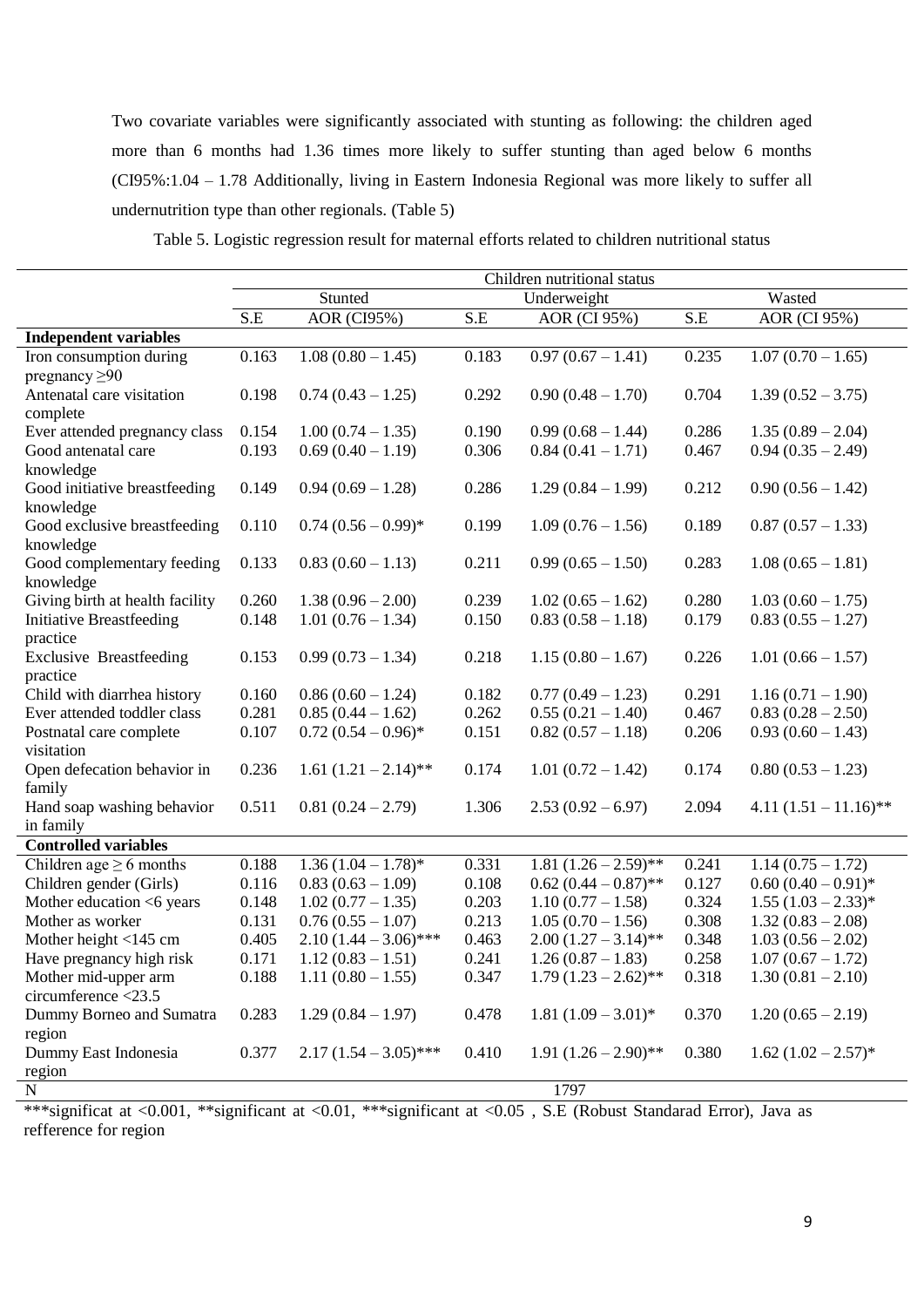## **D. Discussion**

## **1. Stunting related to children and mother characteristics**

Stunting has the biggest percentage among other types of undernutrition status in Indonesia. The national studies conducted in Indonesia in 2013 and 2017 showed the same pattern 14,3. It indicated that undernutrition in Indonesia did not improve significantly although the number was decreased in 2017. Children height was a reflection of health and nutrition at the beginning of life as an embryo and demonstrated how they were conformed in the womb. Since height was the marker of the body, brain, and skils growth, mothers had to ensure their infants was on good health over time in order to reach a potential growth later on $21$ .

The children aged more than 6 months were more likely to suffer stunting, as the previous study found that the prevalence of stunting increase by about 22% at age  $6 - 24$  months <sup>22,23</sup>. Another study, using Height for Age Difference (HAD) standard showed the height of children aged  $0 - 60$  months has decreased 70% and almost half of it  $(30\%)$  occurred at age 2-5 years<sup>24</sup>. It indicated that the intervention at the first 1000 days if life were a critical period to obtain optimum growth. The children who stunted still have 2.5% chance to fully recovered after the first 24 months of life, yet if they lost this opportunity, it might difficult to catch up the growth $18$ .

Several studies also reported that boys tend to be stunted than girls although there was no significant difference <sup>25,18,23</sup>. It might be due to obtaining early feeding and mothers worry feeling about the breastmilk sufficiency for their boys. Additionally, boys had a higher risk to be immunodeficiency assaulted due to the asymptomatic infection related to stunting<sup>26</sup>.

The finding of this study shows that mother statue is the most predictor of stunting as well as the previous studies<sup>9,10,11,12,13</sup>. Mother stature had the role for genetic and phenotype arrangement of the embryo. It also became the determinant of Intrauterine Growth Restriction (IUGR) and Low Birth Weight (LBW), the predictors of children growth failure and stunting<sup>13</sup>.

The prior studies showed that the duration of maternal education had significantly affected stunting $27,11$ . In contrast, this study shows that no significant association between mother education and stunting. Actually, Education is an important factor affected mother interest and willingness to improve their knowledge, self-confidence, and awareness about health<sup>28</sup>.

# **2. Stunted related to maternal health behaviors**

Iron and Folic Acid consumption, ANC visitation complete, health knowledge (ANC, IBF, and complementary feeding), health facility utilization, IBF and EBF practices were not showing any significant results, only EBF knowledge and PNC visitation complete were associated to stunting. It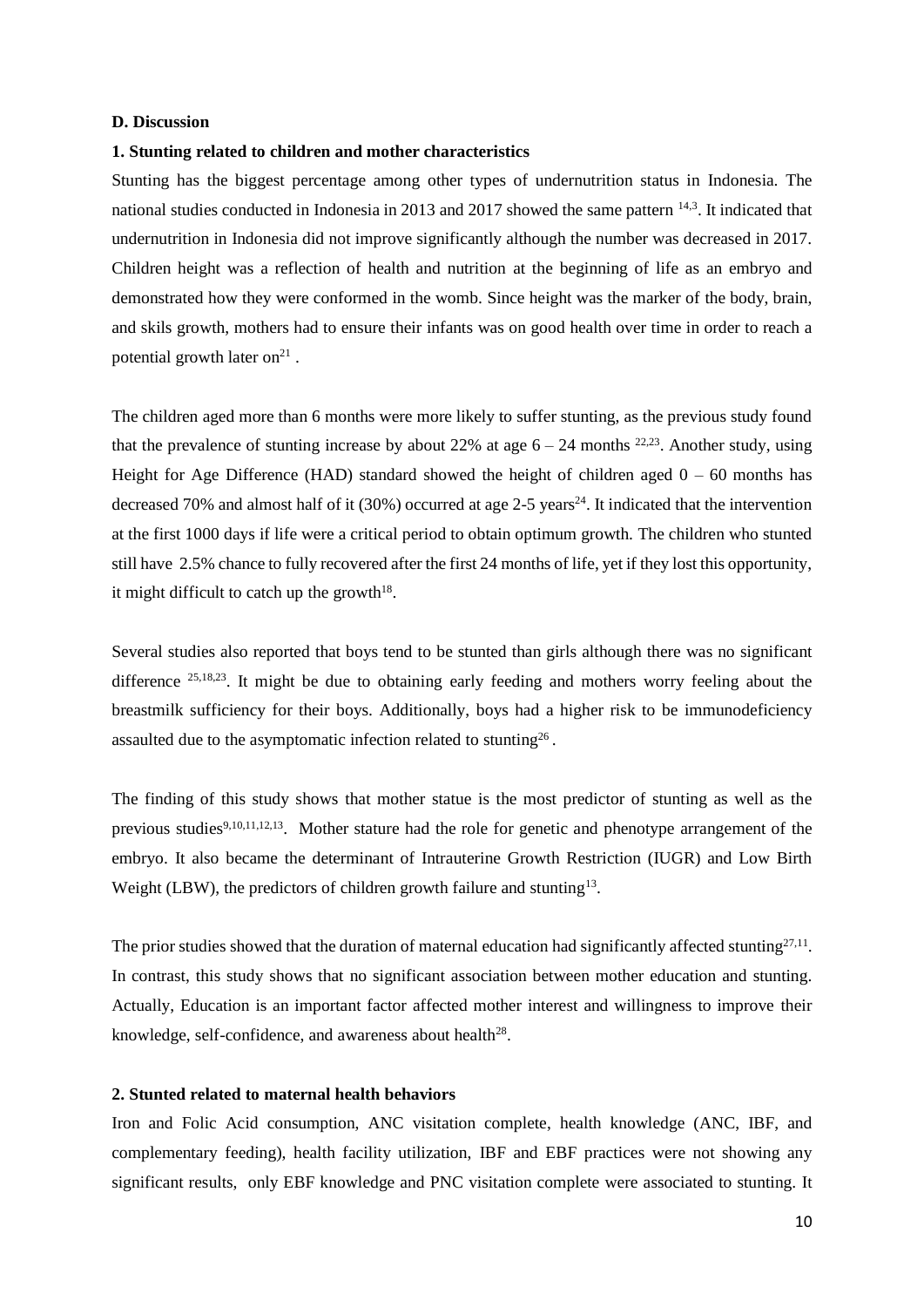had been well recognized that breastfeeding was important and provided numerous benefits for children's health<sup>29</sup>. Breastmilk supplied all the necessary nutrients for the baby to obtain optimum growth and development<sup>30</sup>. WHO had recommended breastfeeding exclusively for 6 months, started directly after the baby was born<sup>31</sup>. EBF affected children immunity to prevent infection attacks, such as diarrhea, Acute Respiratory Infection (ARI), and fever that affected their nutritional status<sup>32,33</sup>. This study found that EBF knowledge was a protective variable for stunting. It means that increasing EBF knowledge was more likely to decrease stunting percentage for children less than 2 years of age. Previous studies showed that EBF were significantly associated with stunting as well<sup>34</sup>. So, it implicated that good knowledge supported the successfulness of EBF practice. However, only half of the pregnant women have a good knowledge of EBF based on these findings whereas it had been associated with positive breastfeeding outcomes<sup>35</sup>. Pregnant women should have obtained this knowledge while doing ANC visitation<sup>5</sup>. Pregnant women who had done ANC frequently tend to have a higher score of health knowledge. They received the actual health information and advice from health practitioner while doing a pregnancy check-up. Mothers could discuss her pregnancy problems and the myths that had been spreading in their community as well <sup>6,7</sup>. Additionally, health professionals that had encouraged the mother to improve their health by giving health education and information through individual counseling, community or indigenous people, media campaign, or home visit showed positive result related to pregnant women's knowledge improvement and behavior change. Good EBF knowledge had given evidence about how long the EBF practice and had affected mothers to lengthen its duration<sup>36,37,38,30,39</sup>.

A prior study found that IBF practice was significantly a protective factor of stunting<sup>12</sup>. Initiative Breast Feeding had given the babies a chance to obtain the colostrum that nourishes and increase their immunity. It was also determined the successfulness of EBF practice. In contrast, Aguayo et al. (2015)<sup>13</sup> and this study had not shown any significant relation between IBF practice and stunting.

IFA supplementation had been evidenced by averting anemia and adverse outcome in pregnancy <sup>40,41</sup>. WHO had released a recommendation of IFA supplementation initiation since in adulthood and continued during pregnancy <sup>42</sup>. Indonesian Ministry of Health had recommended the IFA supplementation minimal 90 tablets during pregnancy to all pregnant women. A study conducted in Nepal found that pregnant women who consumed IFA more than 90 tablets had a lower risk of delivery children with stunting below 2 years compared with pregnant women who were not consumed. This result also predicted that increasing IFA consumption more than 90 tables before 6 month age of pregnancy prevent 16800 children from suffering stunting yearly <sup>43</sup>. In contrast, this study did not show any significant number to stunting, as the IFA double-blind randomized control trial study conducted in China. It might due to medication support and others physically assessment that covered the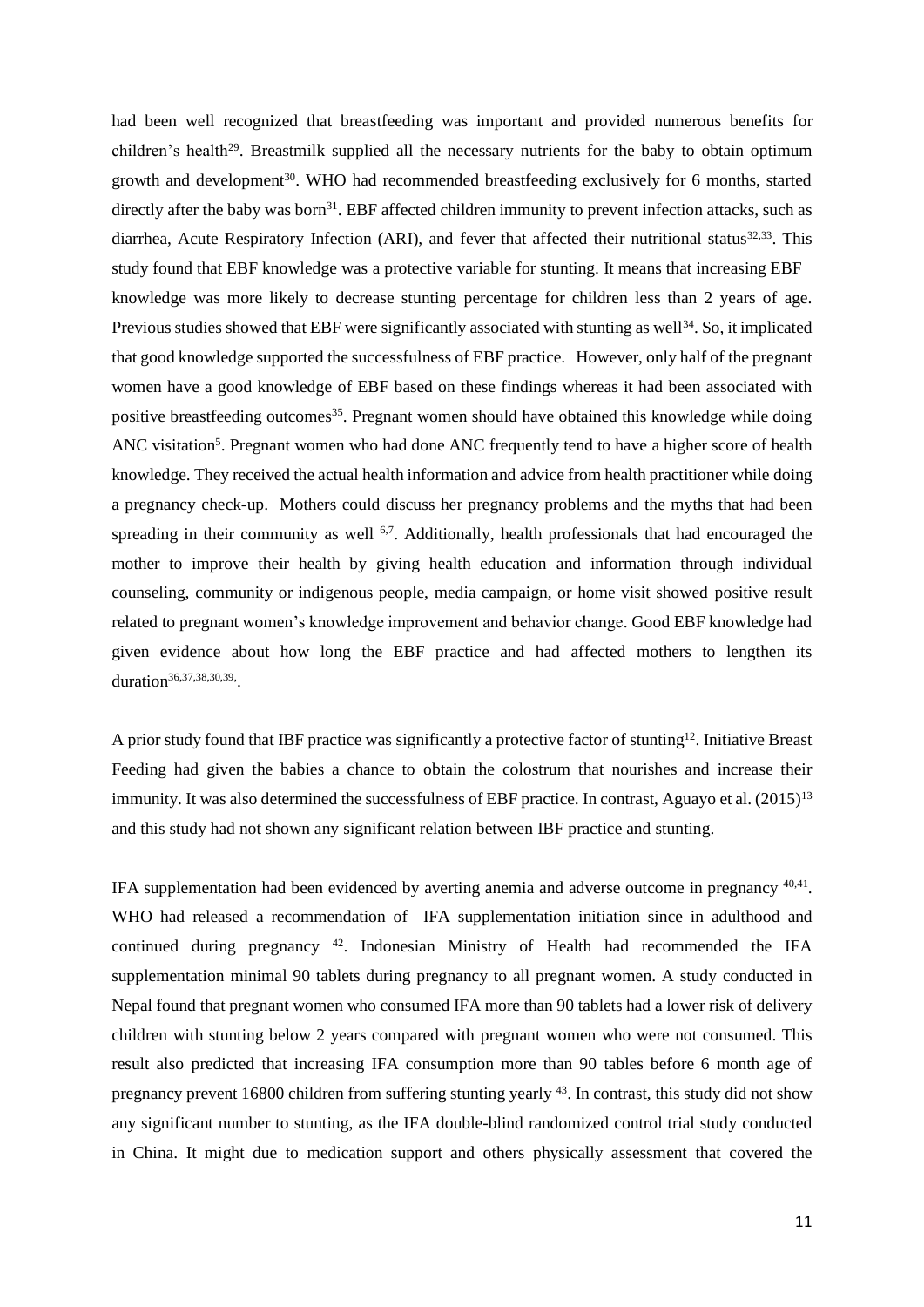supplementation effect, so it did not affect to decrease stunting percentage. The short duration of the study might be concerned as well <sup>44</sup>.

Giving birth at the health facilities could minimize the risk of death due to delivery complication for both mother and baby. In this study, the place of delivery did not show any significant correlation to stunting. In contrast, the study conducted by Tiwari et al. (2014)<sup>45</sup> found that the method and place of delivery had correlated to stunting in children. It related to the mother's access to health information such as EBF, complementary feeding initiation, and baby care comprehensively for a new baby born.

The first 28 days of life were a critical period for a new baby born which almost half of the children under 5 years old  $(46%)$  died at that ages<sup>46</sup>. Neonatal or postpartum visitation intended to monitor the children's growth and development. A prior study found that the baby who delivered from mother that had never attended to PNC were more likely to had a higher risk of stunting at the first 24 months of life. A study in Nepal found that mothers who had visited less PNC had poor feeding practice skill which was the direct factors affected children nutritional status <sup>47</sup>. Postnatal care was the health workers chance to monitor the baby's and educate the mothers related to their children's growth and development. If there was any health problem with both mother and baby, they could do early action to save their life as soon as possible  $48,49$ . Lack of families (particularly the husband) and community supports during pregnancy might be contributed to the mother's knowledge and health behavior during pregnancy <sup>50</sup>. The previous study had shown that family, friends, and health practitioner support and advice influenced the mother's decision at practicing health behavior, such as EBF <sup>51</sup>. Moreover, people should have to practice to increase their knowledge and experience although it was not easy to do. Physicians or health professionals also should provide evidence-based information about the benefits of improving health behavior during pregnancy to all of them as well and monitoring the initiation.

#### **3. Family hygiene and sanitation**

The previous study found that open defecation behavior increased 7 percentage point of child stunting 52 . This finding was similar to the result of this study. Poor sanitation might be related to stunting through the biology and social economic factors that integrated as one in complex pathways. Biology mechanism could be explained through the infection process that leads to immune dysfunction. It would affect intestine then nutrition malabsorption occurred, such as diarrhea, worms, or environmental enteropathic dysfunction <sup>53</sup>. The previous study found that diarrhea continuous cumulatively increase the risk of stunting<sup>17,54</sup>. In contrast, this study found that children who had ever diarrhea were less likely to be stunted although it did not show any significance. In addition, hand soap washing behavior in family showed contrast with the prior study as well <sup>26</sup>. Then, social economic pathways related to poor sanitation could be explained as the household with lower economic level had poor sanitation that leading to stunting <sup>53,55,27</sup>. On the other hand, a study conducted by Sumarto dan de Silva in 2015 found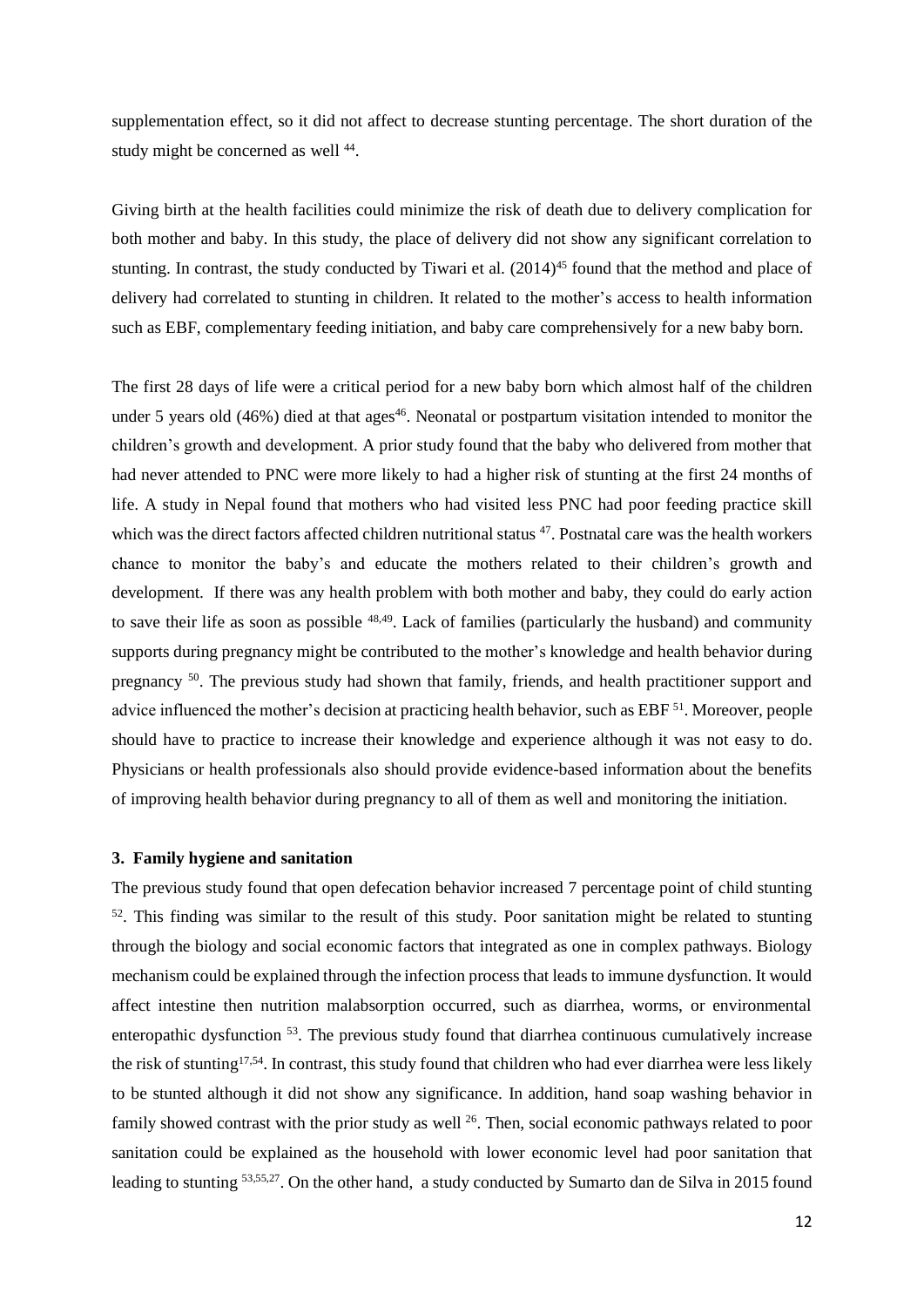that most of the stunted children came from the household with high economic level<sup>11</sup>. It showed that stunting could be encountered to anyone, no matter the economic status they were.

### **4. Geographical factor**

Decentralization has adopted in Indonesia since 1999 due to political matters and the impacts often became controversial <sup>56,57</sup>. It was addressed to bring the services closer to the community, thus the program became more effective and efficient and reduce inequity. In the health system context, the complexity of decentralization and health services showed positive effects related to access, utilization, and management<sup>56,58</sup>. However, the inequality of health system across the nation still existed, such as the number and access of health facility, insufficiently of community health center (*Puskesmas)* and health workers ratio between Jawa- Bali and other regions in Indonesia <sup>59</sup>. Additionally, it became worse after the decentralization system applied <sup>57</sup>. Lack of time and capacity of local government on program management and implementation, unclear responsibility at each level of the government, and the complexity of funding mechanism were several factors that had become an obstacle of the successful health programs implementation <sup>60</sup>. These matters might affect the significance of difference stunting percentage between regions in this study.

## **5. Limitation of the study**

This study was the first cross life cycle study in Indonesia using numerous participants. Nevertheless, there were several limitations of this study that should be noted. First, there was various gestational age of the subject at enrollment, so did the age of the children. It could be introduced bias and difficult to determine what the most affected for to stunting within the life cycle is. Several mothers did not remember certainly about the number of IFA consumption during pregnancy, so for the next program, it would be better if they had IFA memo list to help them consumed it frequently and also facilitate the researcher to obtain the real consumption for reducing the bias.

#### **E. Conclusion**

The efforts to decrease stunting occurrence in Indonesia is not enough by merely improving mother's health knowledge and behavior, but these also require support from the community, particularly their family members related to healthy lifestyle and sanitation improvement through family approach. Moreover, Children stunting status is recommended to be monitored and evaluated once or twice a year. The inequality of health system development among regions needsto be decreased as well by improving local government performance.

## **F. Acknowledgment**

The authors gratefully acknowledge the Millennium Challenge Corporation (MCC) and Millennium Challenge Account (MCA)- Indonesia for funding of this study. The authors acknowledge to all the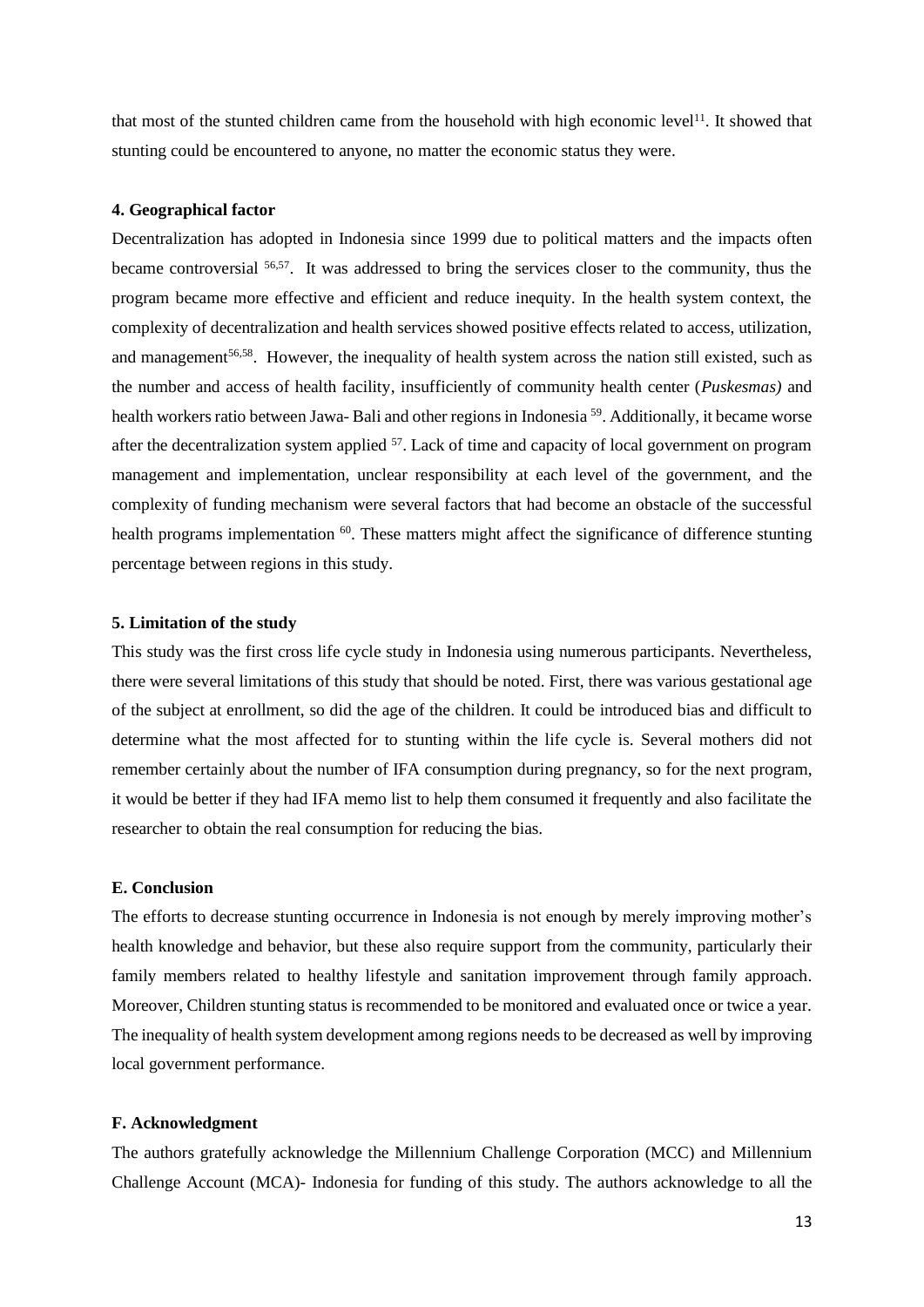field staff who collected the data from the field and also all respondents for their precious time and tremendous cooperation to participate in this study. All authors declare no conflict of interest.

# **G. References**

- 1. Bhatia, J., Bhutta, Z. A., & Kalhan, S. C. (Eds.). (2013). *Maternal and Child Nutrition: The First 1,000 Days* (Vol. 74). Karger Medical and Scientific Publishers.
- 2. Lawn, J. E., Kinney, M., & Blencowe, H. (2014). Every newborn, an executive summary for the Lancet series. *Lancet*, *384*(9938), 1-8.
- 3. Health Ministry of Republic Indonesia. 2017. Indonesia Health Profile 2016. Jakarta: Health Ministry of Indonesia
- 4. World Health Organization. (2015). Integrated Management of Pregnancy and Childbirth: pregnancy, childbirth, postpartum and newborn care; a guide for essential practice 3<sup>rd</sup> Edition. *Geneva: World Health Organization*.
- 5. World Health Organization. (2016). *WHO recommendations on antenatal care for a positive pregnancy experience*. World Health Organization.
- 6. Bryant, J., Waller, A., Cameron, E., Hure, A., & Sanson‐Fisher, R. (2017). Diet during pregnancy: Women's knowledge of and adherence to food safety guidelines. *Australian and New Zealand Journal of Obstetrics and Gynaecology*, *57*(3), 315-322.
- **7.** Wennberg, A. L., Lundqvist, A., Högberg, U., Sandström, H., & Hamberg, K. (2013). Women's experiences of dietary advice and dietary changes during pregnancy. *Midwifery*, *29*(9), 1027-1034.
- 8. Padhi, B. K., Baker, K. K., Dutta, A., Cumming, O., Freeman, M. C., Satpathy, R., ... & Panigrahi, P. (2015). Risk of adverse pregnancy outcomes among women practicing poor sanitation in rural india: a population-based prospective cohort study. *PLoS medicine*, *12*(7) : 1- 18
- **9.** Pandey, P., Bajpai, P., Jain, S., & Sharma, A. (2017). Maternal empowerment holds the key to reducing stunting during first 1000 days of life: Evidence from a case–controlled study. *Annals of Tropical Medicine and Public Health*, *10*(3), 667.
- 10. Oddo, V. M., Rah, J. H., Semba, R. D., Sun, K., Akhter, N., Sari, M., ... & Kraemer, K. (2012). Predictors of maternal and child double burden of malnutrition in rural Indonesia and Bangladesh–. *The American journal of clinical nutrition*, *95*(4), 951-958.
- 11. Sumarto, S., & de Silva, I. (2015). Child Malnutrition in Indonesia: Can Education, Sanitation and Healthcare Augment the Role of Income?.
- 12. Rah, J. H., Cronin, A. A., Badgaiyan, B., Aguayo, V. M., Coates, S., & Ahmed, S. (2015). Household sanitation and personal hygiene practices are associated with child stunting in rural India: a cross-sectional analysis of surveys. *BMJ open*, *5*(2), 1-10. doi:10.1136/ bmjopen-2014- 00518
- 13. Aguayo, V. M., Nair, R., Badgaiyan, N., & Krishna, V. (2016). Determinants of stunting and poor linear growth in children under 2 years of age in India: an in‐depth analysis of Maharashtra's comprehensive nutrition survey. *Maternal & child nutrition*, *12*(S1), 121-140
- 14. Ministry of Health Republic Indonesia. (2013). *Riset Kesehatan Dasar*. Jakarta : Ministry of Health Republic Indonesia
- 15. Prendergast, A. J., & Humphrey, J. H. (2014). The stunting syndrome in developing countries. *Paediatrics and international child health*, *34*(4), 250-265.
- 16. De Onis, M., & Branca, F. (2016). Childhood stunting: a global perspective. *Maternal & child nutrition*, *12*, 12-26.
- 17. Checkley, W., Buckley, G., Gilman, R. H., Assis, A. M., Guerrant, R. L., Morris, S. S., Molbak, K., Valentiner-Branth,P.,Lanata, C.F., Black, R.E & Childhood Malnutrition and Infection Network. (2008). Multi-country analysis of the effects of diarrhoea on childhood stunting. *International journal of epidemiology*, *37*(4), 816-830.
- 18. Prawirohartono, E., Nurdiati, D., & Hakimi, M. (2016). Prognostic factors at birth for stunting at 24 months of age in rural Indonesia. *Paediatrica Indonesiana*, *56*(1), 48-56.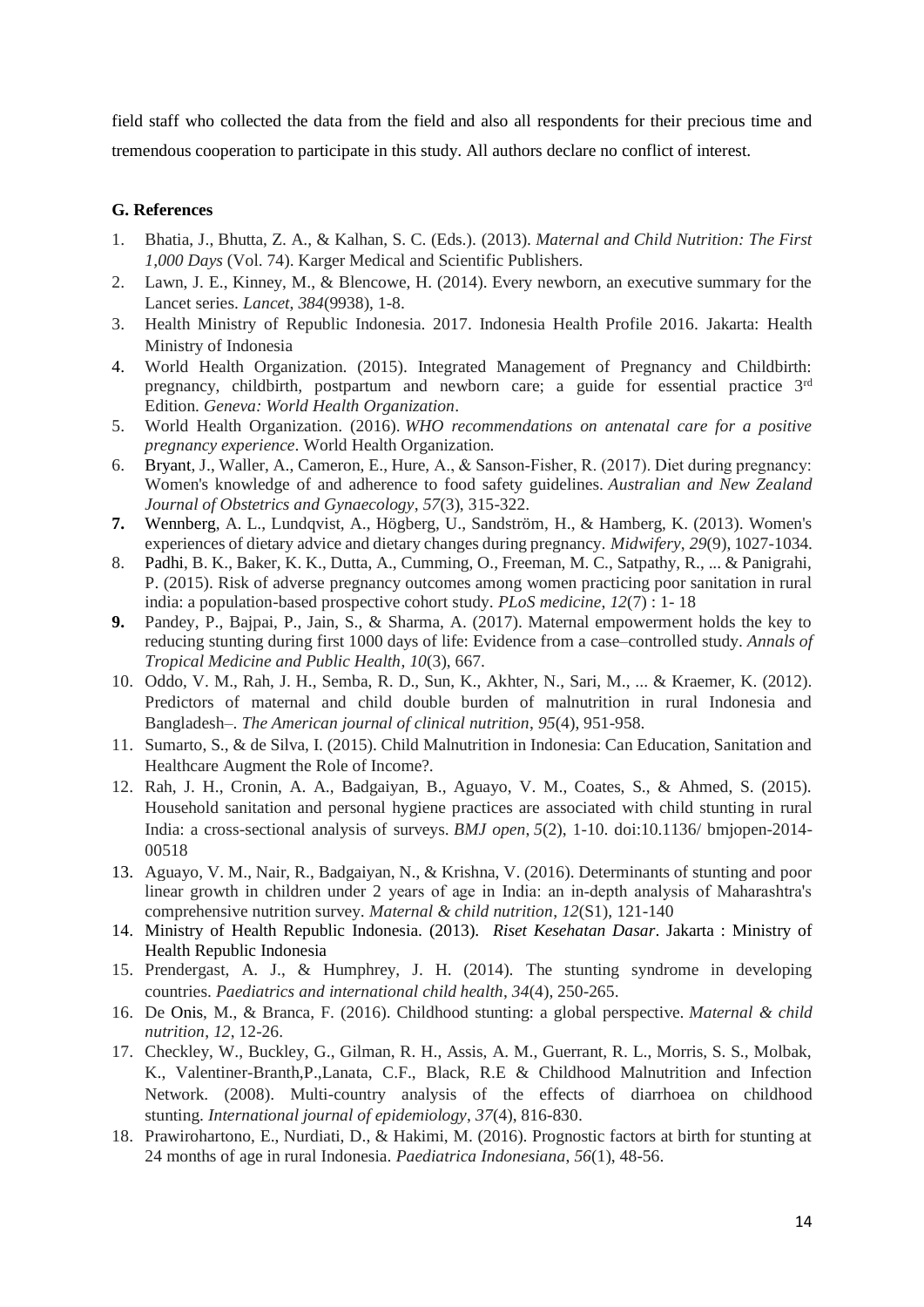- 19. Health Ministry of Republic Indonesia . (2016). Situasi Balita Pendek. http://www.depkes.go.id/resources/download/pusdatin/infodatin/situasi-balita-pendek-2016.pdf accessed on 15 May 2018.
- 20. World Health Organization. (2006). *WHO child growth standards: length/height for age, weightfor-age, weight-for-length, weight-for-height and body mass index-for-age, methods and development*. World Health Organization.
- 21. Spears, D., & Haddad, L. J. (2015). The power of WASH: Why sanitation matters for nutrition. *IFPRI book chapters*, 19-24.
- **22.** Dorsey, J. L., Manohar, S., Neupane, S., Shrestha, B., Klemm, R. D., & West, K. P. (2018). Individual, household, and community level risk factors of stunting in children younger than 5 years: Findings from a national surveillance system in Nepal. *Maternal & child nutrition*, *14*(1).
- 23. Khan, G. N., Turab, A., Khan, M. I., Rizvi, A., Shaheen, F., Ullah, A., ... & Ariff, S. (2016). Prevalence and associated factors of malnutrition among children under-five years in Sindh, Pakistan: a cross-sectional study. *BMC Nutrition*, *2*(1), 69.
- 24. Leroy, J. L., Ruel, M., Habicht, J. P., & Frongillo, E. A. (2014). Linear Growth Deficit Continues to Accumulate beyond the First 1000 Days in Low-and Middle-Income Countries: Global Evidence from 51 National Surveys, 2. *The Journal of nutrition*, *144*(9), 1460-1466.
- 25. Bukusuba, J., Kaaya, A. N., & Atukwase, A. (2017). Predictors of Stunting in Children Aged 6 to 59 Months: A Case–Control Study in Southwest Uganda. *Food and nutrition bulletin*, *38*(4), 542- 553.
- 26. Bork, K. A., & Diallo, A. (2017). Boys Are More Stunted than Girls from Early Infancy to 3 Years of Age in Rural Senegal23. *The Journal of nutrition*, *147*(5), 940-947.
- 27. Torlesse, H., Cronin, A. A., Sebayang, S. K., & Nandy, R. (2016). Determinants of stunting in Indonesian children: evidence from a cross-sectional survey indicate a prominent role for the water, sanitation and hygiene sector in stunting reduction. *BMC public health*, *16*(1), 669.
- **28.** Zhao, Q., Kulane, A., Gao, Y., & Xu, B. (2009). Knowledge and attitude on maternal health care among rural-to-urban migrant women in Shanghai, China. *BMC women's health*, *9*(1), 5.
- 29. Rocha, A. M., Oliveira, R. V., & Leal, I. (2014). The influence of breastfeeding on children s health, well-being and development: A theoretical and empirical review. *Revista Facultad Nacional de Salud Pública*, *32*(2), 103-114.
- 30. Kramer, M. S., & Kakuma, R. (2012). Optimal duration of exclusive breastfeeding. *The Cochrane Library*.
- 31. World Health Organization. (2001). Report of the expert consultation of the optimal duration of exclusive breastfeeding, Geneva, Switzerland, 28-30 March 2001.
- 32. Palmeira, P., & Carneiro-Sampaio, M. (2016). Immunology of breast milk. *Revista da Associação Médica Brasileira*, *62*(6), 584-593.
- 33. Khan, M. N., & Islam, M. M. (2017). Effect of exclusive breastfeeding on selected adverse health and nutritional outcomes: a nationally representative study. *BMC public health*, *17*(1), 889.
- 34. Uwiringiyimana, V., Ocké, M. C., Amer, S., & Veldkamp, A. (2019). Predictors of stunting with particular focus on complementary feeding practices: a cross-sectional study in the Northern Province of Rwanda. *Nutrition*, *60*, 11-18.
- 35. Persad MD, Mensinger JL. Maternal breastfeeding attitudes: association with breastfeeding intent and socio-demographics among urban primiparas. Journal of Community Health. 2008; 33:53–60
- 36. Ashman, A. M., Brown, L. J., Collins, C. E., Rollo, M. E., & Rae, K. M. (2017). Factors Associated with Effective Nutrition Interventions for Pregnant Indigenous Women: A Systematic Review. *Journal of the Academy of Nutrition and Dietetic`s*, *117*(8), 1222-1253.
- 37. Wright, A. L., Naylor, A., Wester, R., Bauer, M., & Sutcliffe, E. (1997). Using cultural knowledge in health promotion: breastfeeding among the Navajo. *Health Education & Behavior*, *24*(5), 625- 639.
- **38.** Wright, A. L., Bauer, M., Naylor, A., Sutcliffe, E., & Clark, L. (1998). Increasing breastfeeding rates to reduce infant illness at the community level. *Pediatrics*, *101*(5), 837-844.
- 39. Jarlenski, M., McManus, J., Diener-West, M., Schwarz, E. B., Yeung, E., & Bennett, W. L. (2014). Association between support from a health professional and breastfeeding knowledge and practices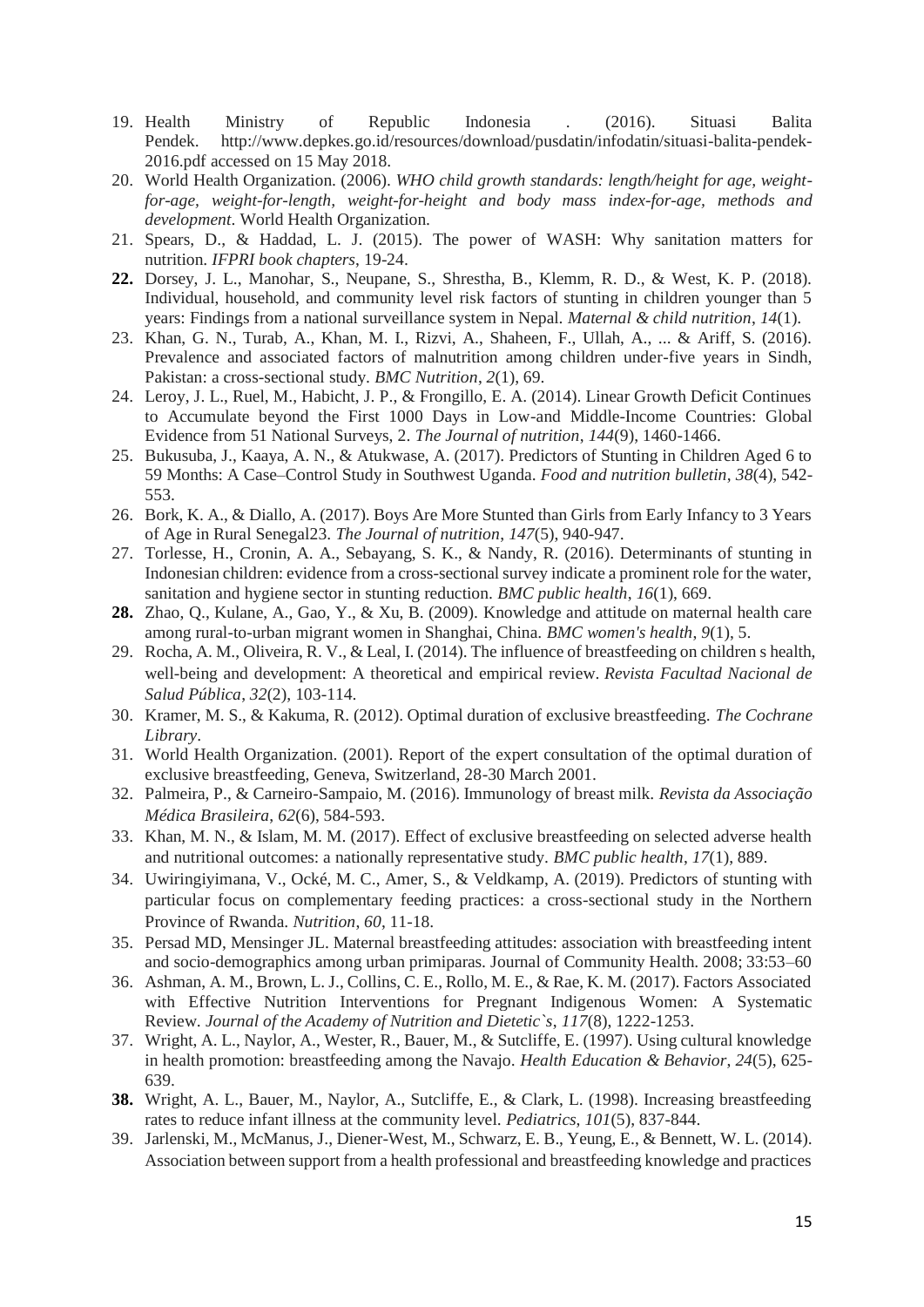among obese women: Evidence from the Infant Practices Study II. *Women's Health Issues*, *24*(6), 641-648

- 40. Kavle, J. A., & Landry, M. (2018). Community-based distribution of iron–folic acid supplementation in low-and middle-income countries: a review of evidence and programme implications. *Public health nutrition*, *21*(2), 346-354.
- 41. Rahman MM, Abe SK, Rahman MS et al. (2016) Maternal anemia and risk of adverse birth and health outcomes in low- and middle-income countries: systematic review and meta-analysis. Am J Clin Nutr 103, 495–504.
- 42. World Health Organization (2012) Guideline: Daily Iron and Folic Acid Supplementation in Pregnant Women. Geneva: WHO.
- 43. Nisar, Y. B., Dibley, M. J., & Aguayo, V. M. (2016). Iron-folic acid supplementation during pregnancy reduces the risk of stunting in children less than 2 years of age: a retrospective cohort study from Nepal. *Nutrients*, *8*(2), 67 : 1-16
- 44. Wang, W., Yan, H., Zeng, L., Cheng, Y., Wang, D., & Li, Q. (2012). No effect of maternal micronutrient supplementation on early childhood growth in rural western China: 30 month followup evaluation of a double blind, cluster randomized controlled trial. *European journal of clinical nutrition*, *66*(2), 261-268
- 45. Tiwari, R., Ausman, L. M., & Agho, K. E. (2014). Determinants of stunting and severe stunting among under-fives: evidence from the 2011 Nepal Demographic and Health Survey. *BMC pediatrics*, *14*(1), 239. 1-15
- 46. World Health Organization.(2016).Global Health Observatory (GHO) data. [http://www.who.int/gho/child\\_health/mortality/neonatal\\_text/en/](http://www.who.int/gho/child_health/mortality/neonatal_text/en/) accessed on 8 May 2018
- 47. Pokhrel, K., Nanishi, K., Poudel, K. C., Pokhrel, K. G., Tiwari, K., & Jimba, M. (2016). Undernutrition Among Infants and Children in Nepal: Maternal Health Services and Their Roles to Prevent it. *Maternal and child health journal*, *20*(10), 2037-2049
- **48.** Akombi, B. J., Agho, K. E., Hall, J. J., Merom, D., Astell-Burt, T., & Renzaho, A. M. (2017). Stunting and severe stunting among children under-5 years in Nigeria: A multilevel analysis. *BMC pediatrics*, *17*(1), 15. 1-16
- 49. Agedew, E., & Chane, T. (2015). Prevalence of stunting among children aged 6–23 months in Kemba Woreda, Southern Ethiopia: a community based cross-sectional study. *Advances in Public Health*, *2015*. : 1-6
- 50. Weller, B. K. & Sirin, A.S. (2017) Evaluation of health-related behaviors and attitudes of women during pregnancy in Edirne, Turkey, Studies on Ethno-Medicine, 11:1, 55-62, DOI: 10.1080/09735070.2017.1311709
- 51. Kornides, M., & Kitsantas, P. (2013). Evaluation of breastfeeding promotion, support, and knowledge of benefits on breastfeeding outcomes. *Journal of Child Health Care*, *17*(3), 264-273.
- 52. Spears, D., Ghosh, A., & Cumming, O. (2013). Open defecation and childhood stunting in India: an ecological analysis of new data from 112 districts. *PLoS One*, *8*(9), e73784 : 1-9
- 53. Cumming, O., & Cairncross, S. (2016). Can water, sanitation and hygiene help eliminate stunting? Current evidence and policy implications. *Maternal & child nutrition*, *12*(S1), 91-105.
- 54. Danaei G, AndrewsKG, SudfeldCR, Fink G, McCoy DC, Peet E, et al. (2016) Risk Factors for Childhood Stunting in 137 DevelopingCountries: A Comparative Risk Assessment Analysis at Global, Regional, and CountryLevels. PLoS Med 13(11): e1002164.doi:10.1371/journal.pmed.1002164
- 55. Bourke, C. D., Berkley, J. A., & Prendergast, A. J. (2016). Immune dysfunction as a cause and consequence of malnutrition. *Trends in immunology*, *37*(6), 386-398.
- 56. Regmi, K., Naidoo, J., Pilkington, P. A., & Greer, A. (2009). Decentralization and district health services in Nepal: understanding the views of service users and service providers. *Journal of Public Health*, *32*(3), 406-417.